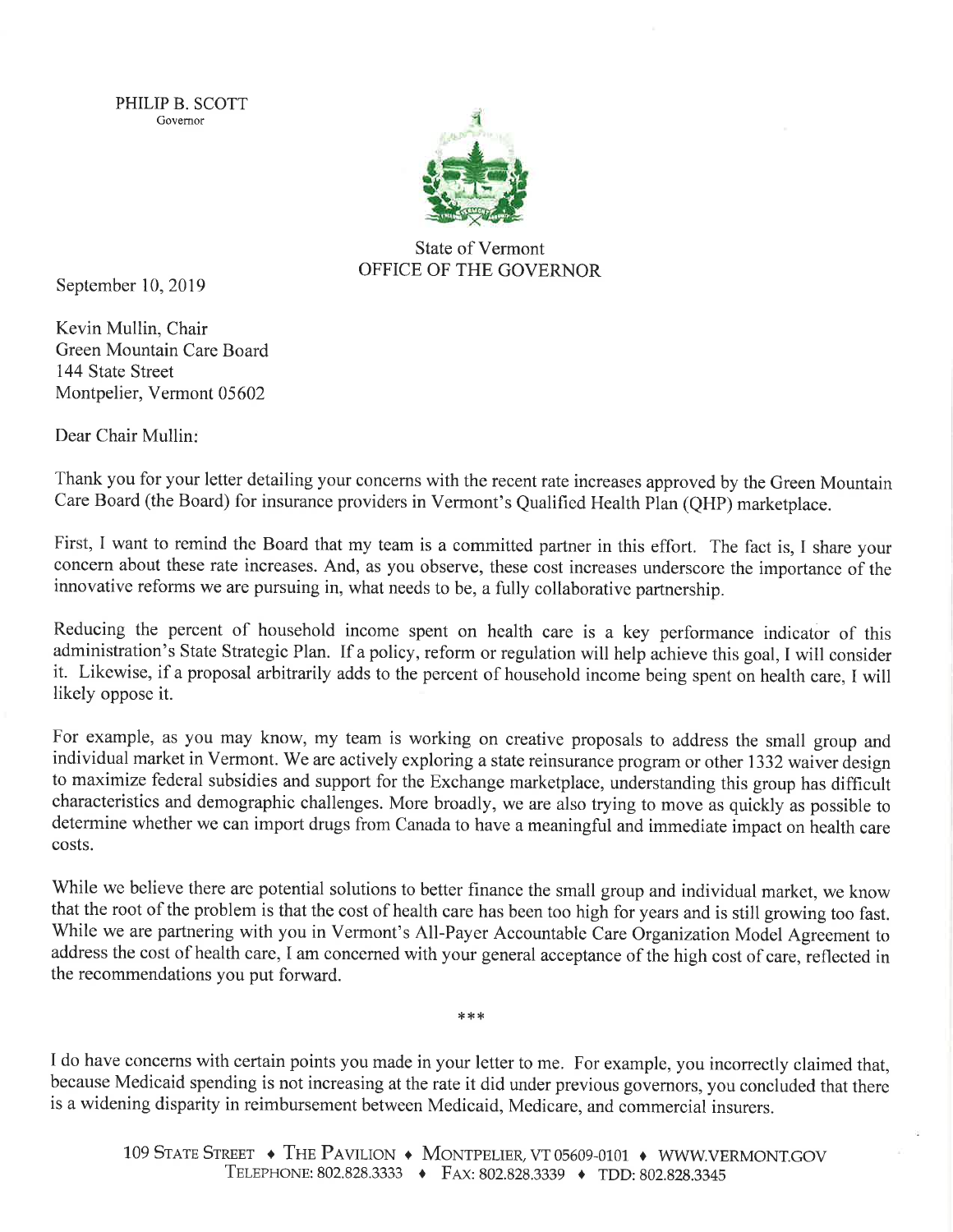Kevin Mullin, Chair September 10, 2019 Page Two

Thanks to the extraordinary work of the team at the Department of Vermont Health Access (DVHA), Vermont's Medicaid program has never been run more efficiently. Coupled with an improving economy, Medicaid enrollment has decreased and realized more value out of every dollar taxpayers invest in this important program.

Naturally, as you surely recall from your time in the Legislature, when there are fewer people enrolled in <sup>a</sup> program, appropriations forthat program do not grow as quickly, or at all. More specifically, since 2016, Medicaid enrollment has declined by  $21\%$  - there are 43,476 fewer members. As well, over a similar period, Vermont's uninsured rate has slightly declined from 3.7% in 2014 to 3.2% in 2018.

Vermont Medicaid is now a national leader for reimbursement rates for Primary Care providers. Furthermore, the following describes Medicaid's recent approach to reimbursement increases for health care providers:

- a The Department of Vermont Health Access (DVHA) has prioritized keeping outpatient rates for Critical Access Hospitals greater than or equal to II0% of Medicare and attempts to accommodate increases for other peer groups to the extent the budget allows. In July of 2019, Outpatient Prospective Payment System updates represented a  $2\%$  overall increase.<sup>1</sup>
- a Since 2017, DVHA has prioritized maintaining primary care reimbursement rates at 100% of Medicare's rates; in the most recent fee schedule update, DVHA increased reimbursement for all other services from 80Yo to 82Yo of Medicare's rates. The July 2019 Resource-Based Relative Value Scale (BRVS) updates represented a 3.4Yo overall increase. <sup>2</sup>
- a Beginning in January 2018, Medicaid adopted a new methodology for reimbursing Federally Qualified Health Centers (FQHCs) and Rural Health Centers (RHCs). In the 2018 rebase, approximately \$2.4 million was added to FQHC and RHC reimbursement.<sup>3</sup> The new methodology also established annual increases based on the most current Medicare Economic Index (MED to account for inflation: in2019, rates were increased by  $1.4\%$ <sup>4</sup>; similarly, rates are expected to increase by 1.5% in 2020.
- o In addition to the increases described above, Medicaid has also instituted increases for home health services<sup>5</sup>, physician administered drugs<sup>6</sup>, and emergency transportation<sup>7</sup> in the last year. Some of these increases have been a result of specific legislative appropriations; others have been a result of DVHA's efforts to align as closely with Medicare's rates of reimbursement as the DVHA budget will allow.

## I appreciate that you acknowledged the state's "limited reveriue, tight budgets, and limits on investment funds," when it comes to Medicaid funding in health care reform. I would say these constraints apply to all parts of the budget – and we all have an obligation to look at the work and priorities of our state government in its totality.

 $***$ 

 $1$  https://dvha.vermont.gov/global-commitment-to-health/final-gcr-19-031-opps.pdf

<sup>&</sup>lt;sup>2</sup> https://dvha.vermont.gov/global-commitment-to-health/final-gcr-19-034-rbrvs-fee-schedule-update.pdf

<sup>&</sup>lt;sup>3</sup> https://dvha.vermont.gov/global-commitment-to-health/1final-gcr-17-096-fqhc-rhc.pdf

<sup>&</sup>lt;sup>4</sup> https://dvha.vermont.gov/global-commitment-to-health/final-gcr-18-111-fqhc-rhc.pdf

<sup>s</sup>https://dvha.vermont.gov/global-commitment-to-health/final-gcr-19-030-state-plan-hh-increase.pdf

<sup>6</sup>https://dvha.vermont.gov/global-commitment-to-health/lfinal-gcr-19-028-pad-fee-schedule-update.pdf

<sup>7</sup>https://dvha.vermont.gov/global-commitment-to-health/final-gcr-19-032-transportation-rates.pdf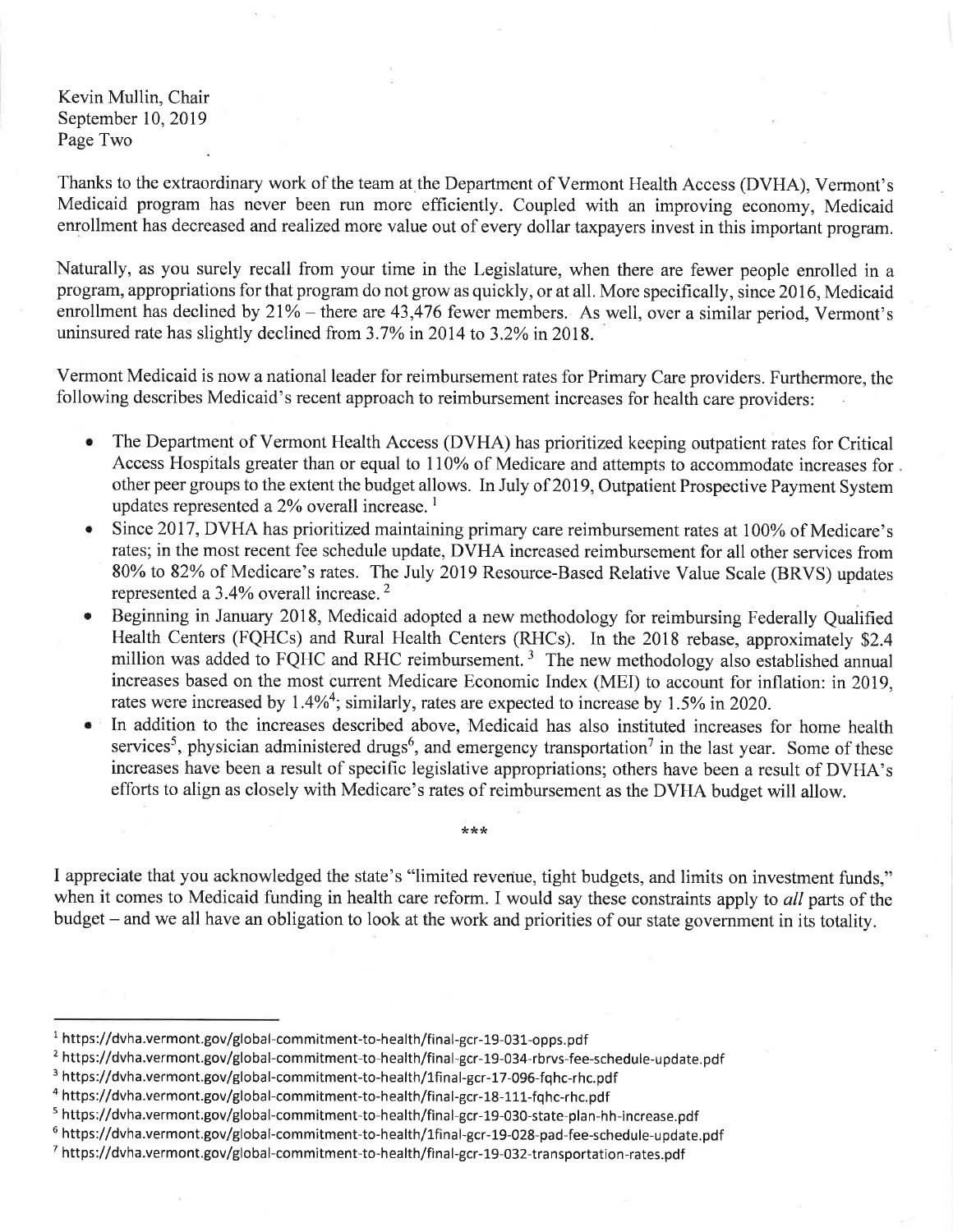Kevin Mullin, Chair September 10,2019 Page Three

Yet, despite these challenges, working together, we actually increased rates to Medicaid providers by more than \$40 million over the past five years, while enrollment declined:

| <b>Fiscal Year</b> | <b>Summary of Investment</b>                                                                                                                                                                                                                                                                                                                 | Amount:      |
|--------------------|----------------------------------------------------------------------------------------------------------------------------------------------------------------------------------------------------------------------------------------------------------------------------------------------------------------------------------------------|--------------|
| 2015               | 1.6 percent rate increase across Vermont's designated agencies<br>۰<br>and special service agencies.                                                                                                                                                                                                                                         | \$7,237,938  |
| 2016               | Rate increases for patient-centered medical homes, community<br>health teams, PCPs, Home and Community-Based Service<br>providers, non-designated agencies mental health and substance<br>use disorder providers<br>Rate increases for alcohol and drug abuse program providers.<br>$\bullet$<br>Rate increases for designated agencies<br>۰ | \$4,567,712  |
| 2017               | 2 percent rate increase for Vermont's designated agencies<br>۰                                                                                                                                                                                                                                                                               | \$5,837,710  |
| 2018               | 2 percent rate increase to home and community-based providers<br>Rate increase to primary care physicians<br>Rate increase to designated agencies as part of a \$14/hour<br>۰<br>initiative                                                                                                                                                  | \$10,628,761 |
| 2019               | 2 percent rate increase for home health and home and<br>۰<br>community-based providers<br>Rate increase for designated agencies, directed to frontline staff                                                                                                                                                                                 | \$5,088,845  |
| 2020               | Rate increase for assistive community care service providers<br>۰<br>2 percent rate increase to home and community-based providers<br>Rate increase for designated agencies<br>۰                                                                                                                                                             | \$9,141,578  |

While these investments are not direct Medicaid increases to hospitals, they buffer Vermont's downstream, community-based health providers to mitigate upstream costs in more expensive settings.

\*\*{<

I was also surprised to read the assertion that the "cost shift threatens Vermont's transition from fee-for-service to value-based payments...and a barrier to the targets outlined in the All-Payer ACO model," as it is inconsistent with views your Board has expressed in our previous discussions internally, and with our federal partners.

As you well know, the Vermont Medicaid Next Generation program "fixed prospective payments" have been cited as a benefit to provider participation in the model and the program scale has grown from 29,000 members in 2017 to 79,000 members in 2019 - more growth than the other payer participants have seen, combined. Vermont Medicaid has also taken advantage of the All-Payer Accountable Care Organization Model framework to increase Medicaid rates to providers, as documented by you and the Board in a memo to the Center for Medicare and Medicaid Innovation dated November 30, 2018.